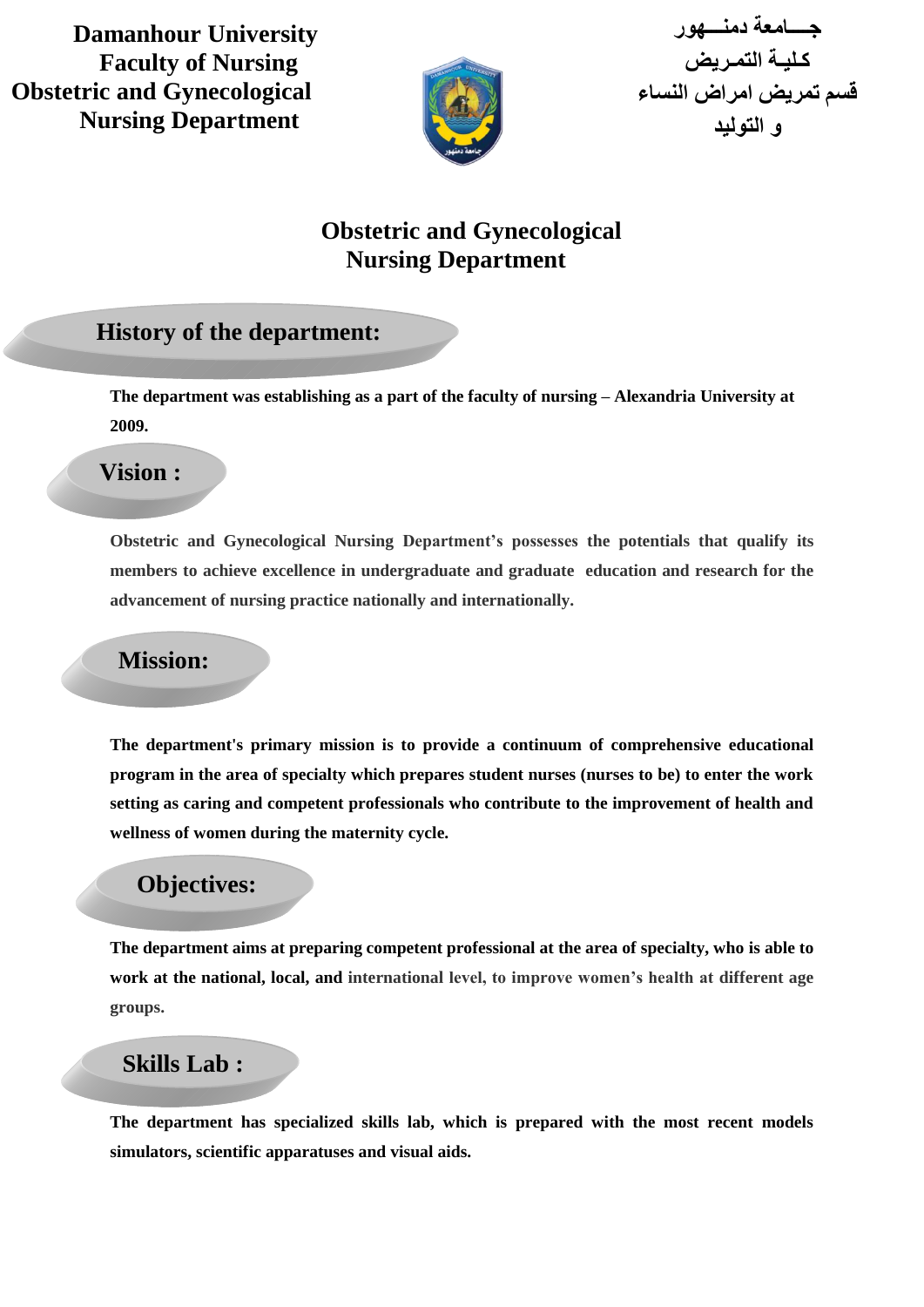**جــــامعت دمنـــهىس كـهيـت انتمـشيض قسم تمشيض امشاض اننساء و انتىنيذ**



**قسم تمشيض أمشاض اننساء و انتىنيذ**



يمتلك قسم تمريض أمراض النساء و التوليد الإمكانات التي تؤهل أعضائه لتحقيق التميز في تقديم برامج البكالوريوس و الدارسات العليا، و يهدف القسم للارتقاء بتعليم تمريض أمراض النساء و التوليد و ممارساته و الأبحاث العلمية الخاصة **به عهً انمستىي انمحهي وانعانمي.** 

**انشسانت:**

الرسـالـة الأولـى والأساسـيـة للقسـم هـي تقديم برنــامج متكامـل و مكثـف فـي فـرع التخصـص والتـي تؤهل طلبـه و طالبـات التمريض ( ممرض*ى* المستقبل ) للدخول في مجال العمل بكفاءة وحرفية المتخصصين مما يساهم في تحسين صحة المرأة **و انشقي بها خالل مشاحم عمشها انمختهفت .** 

**األهذاف:**

**يهذف انقسم ئنً - ئعذاد خشيجين عهً مستىي عاني من انكفاءة انمهنيت في انتخاي مما يإهههم نهذخىل في مجال انعمم بكفاءة عهً**  المستوى المحلي و الإقليمي و العالمي. مما يساهم في تحسين صحة المرأة خلال مراحل العمر المختلفة. **- ئعذاد بالب نيكىنىا مإههين نتطىيش انزاث**.

**انمعامم:**

يوجد بالقسم مع*مل للمهار ات التمر*يضية ف*ي* مجال التخصص مجهز بأحدث النماذج و الموديلات و الأجهزة التعليمية **ووسائم اإليضا**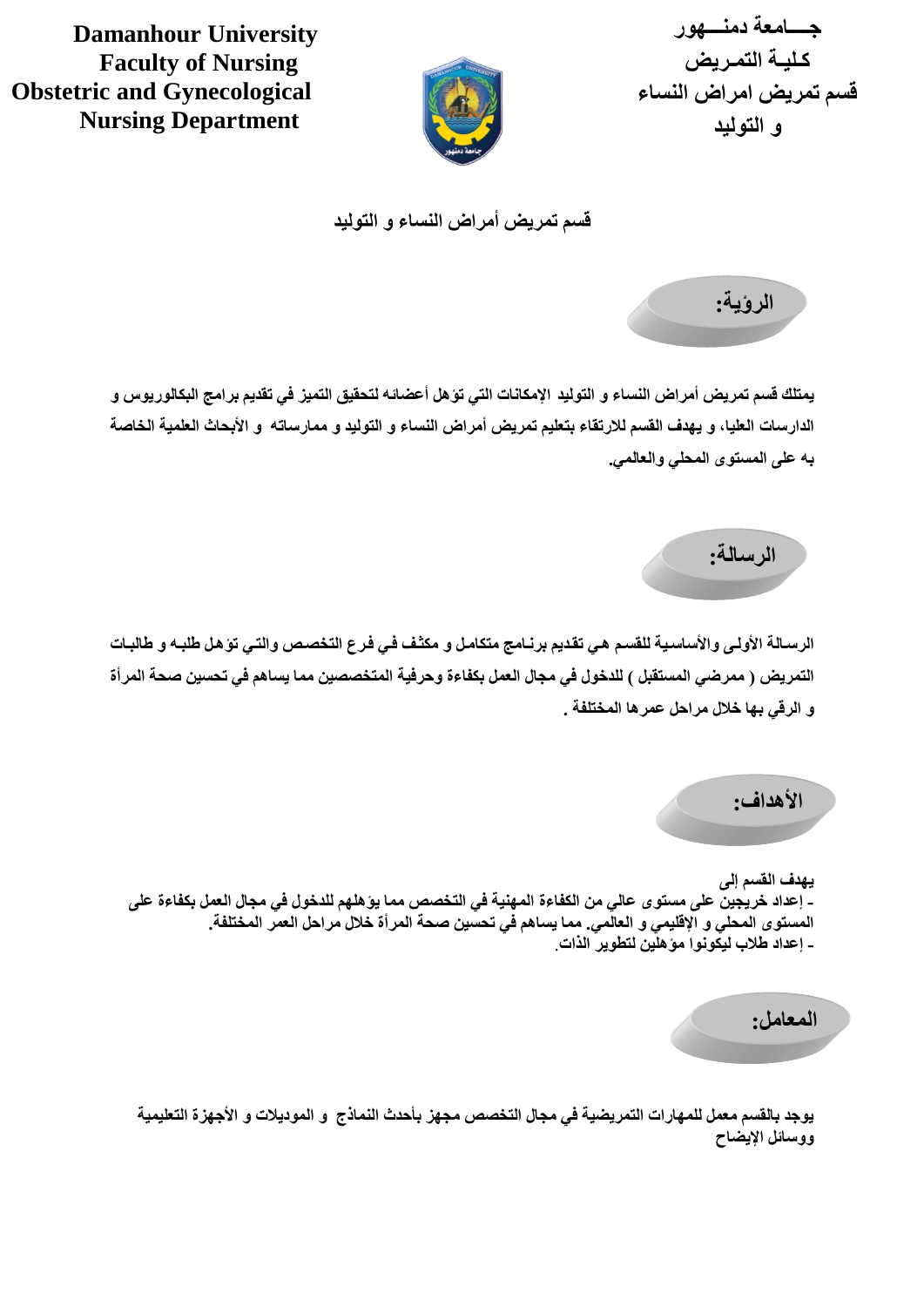

**جــــامعت دمنـــهىس كـهيـت انتمـشيض قسم تمشيض امشاض اننساء و انتىنيذ**

# **Obstetric & gynecologic Nursing department**

**Course Hours:-**

**Lecture: 4 hrs for 15 wks (60 hours) Practical: 12hrs/wk/15wks (180)**

# **Contents:**

**Topics**

- **-** Introduction to the course pre- conceptual care.
- Anatomy and physiology of reproductive system.
- Physiology of conception.
- Ante natal care.
- Physiology of normal labor.
- -Management of normal labor.
- Physiology of puerperium.
- -Management of puerperium.
- Infection control.
- -Introduction to gynecology and gynecologic nursing.
- Family planning and FGC.
- Abnormal pregnancy (PIH).